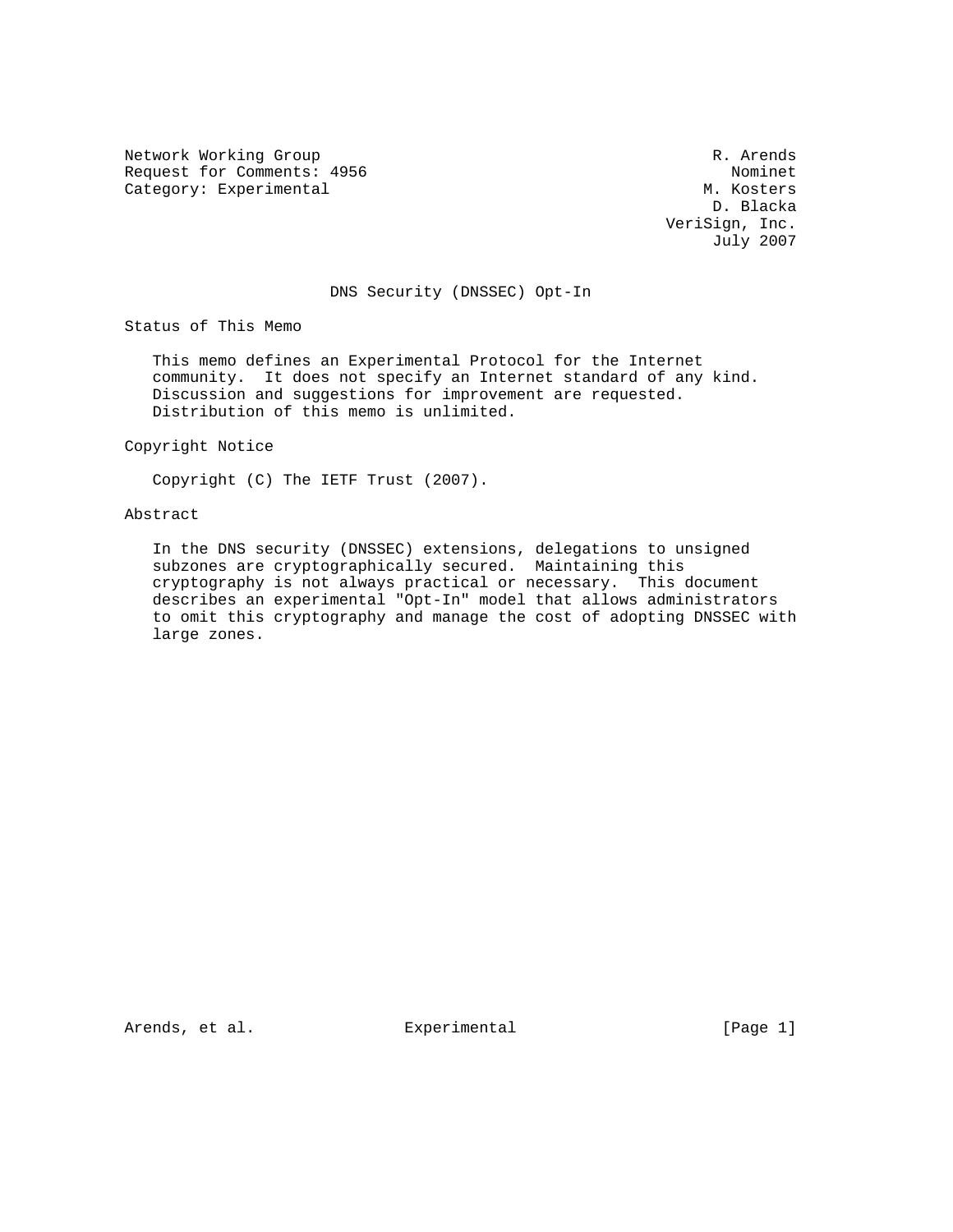| Table of Contents |  |  |  |
|-------------------|--|--|--|
|-------------------|--|--|--|

|                |           |                                               |  |  |  |  |  |  |  |  |  |  | 3   |
|----------------|-----------|-----------------------------------------------|--|--|--|--|--|--|--|--|--|--|-----|
| 2.1            |           | Definitions and Terminology                   |  |  |  |  |  |  |  |  |  |  | 3   |
| 3.             |           |                                               |  |  |  |  |  |  |  |  |  |  | 4   |
| 4 <sub>1</sub> |           |                                               |  |  |  |  |  |  |  |  |  |  | 5   |
|                | 4 1       | Server Considerations                         |  |  |  |  |  |  |  |  |  |  | 6   |
|                | $4.1.1$ . |                                               |  |  |  |  |  |  |  |  |  |  | 6   |
|                | 4.1.2.    | Insecure Delegation Responses                 |  |  |  |  |  |  |  |  |  |  | 6   |
|                |           |                                               |  |  |  |  |  |  |  |  |  |  | 6   |
|                |           |                                               |  |  |  |  |  |  |  |  |  |  | 7   |
|                | 4.2.1.    |                                               |  |  |  |  |  |  |  |  |  |  | 7   |
|                | 4.2.2.    | Validation Process Changes                    |  |  |  |  |  |  |  |  |  |  | 7   |
|                |           |                                               |  |  |  |  |  |  |  |  |  |  | 8   |
|                |           | 4.2.4. Use of the AD bit                      |  |  |  |  |  |  |  |  |  |  | 8   |
| 5.             |           |                                               |  |  |  |  |  |  |  |  |  |  | 8   |
| б.             |           |                                               |  |  |  |  |  |  |  |  |  |  | - 9 |
| $7$ .          |           |                                               |  |  |  |  |  |  |  |  |  |  |     |
| 8.             |           | Security Considerations 11                    |  |  |  |  |  |  |  |  |  |  |     |
| 9.             |           |                                               |  |  |  |  |  |  |  |  |  |  | 13  |
| 1 N            |           |                                               |  |  |  |  |  |  |  |  |  |  | 13  |
|                |           | 10.1. Normative References 13                 |  |  |  |  |  |  |  |  |  |  |     |
|                |           | 10.2. Informative References                  |  |  |  |  |  |  |  |  |  |  | 13  |
|                |           | Appendix A. Implementing Opt-In Using "Views" |  |  |  |  |  |  |  |  |  |  | 15  |
|                |           |                                               |  |  |  |  |  |  |  |  |  |  |     |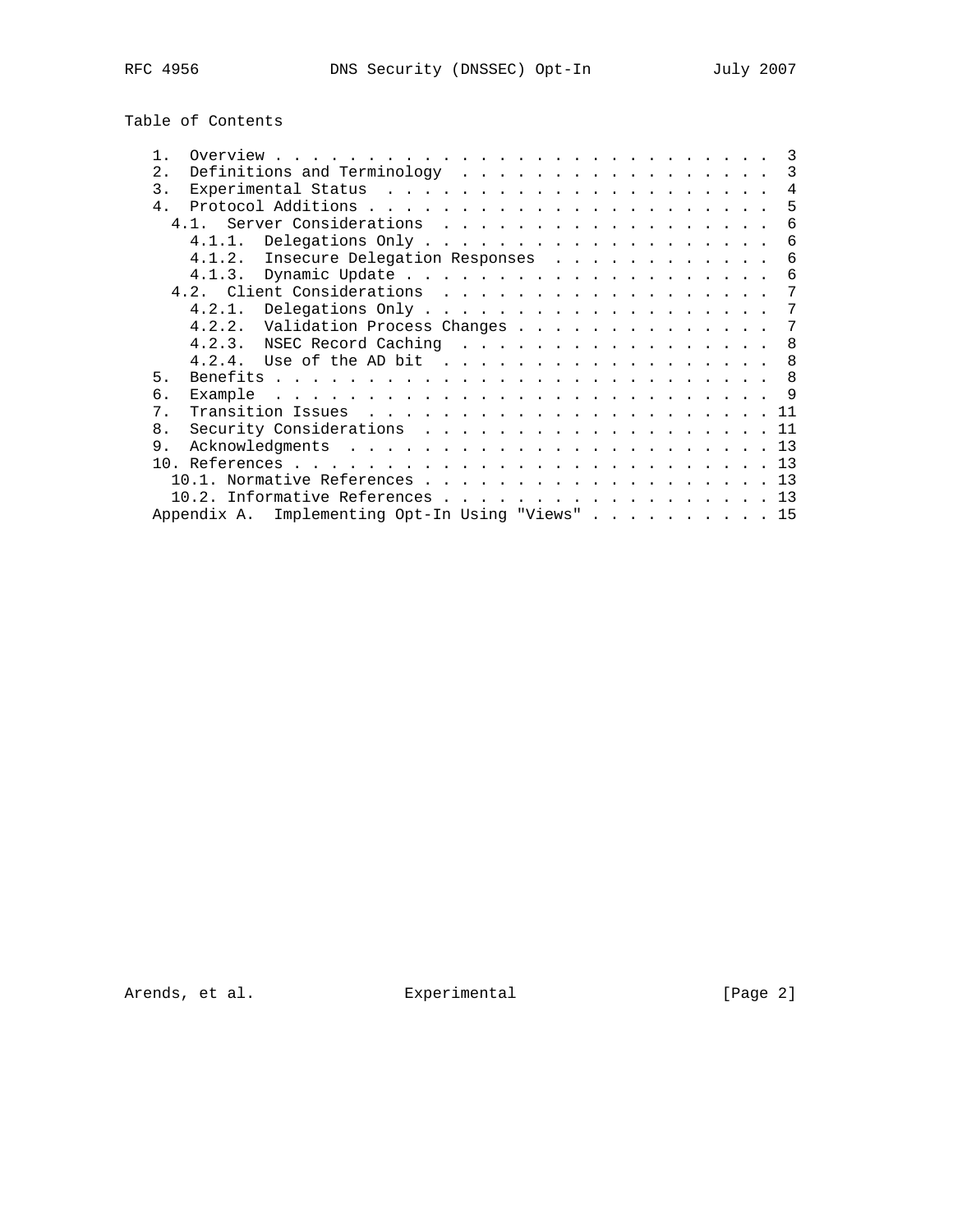#### 1. Overview

 The cost to cryptographically secure delegations to unsigned zones is high for large delegation-centric zones and zones where insecure delegations will be updated rapidly. For these zones, the costs of maintaining the NextSECure (NSEC) record chain may be extremely high relative to the gain of cryptographically authenticating existence of unsecured zones.

 This document describes an experimental method of eliminating the superfluous cryptography present in secure delegations to unsigned zones. Using "Opt-In", a zone administrator can choose to remove insecure delegations from the NSEC chain. This is accomplished by extending the semantics of the NSEC record by using a redundant bit in the type map.

2. Definitions and Terminology

 Throughout this document, familiarity with the DNS system (RFC 1035 [1]), DNS security extensions ([4], [5], and [6], referred to in this document as "standard DNSSEC"), and DNSSEC terminology (RFC 3090 [10]) is assumed.

The following abbreviations and terms are used in this document:

RR: is used to refer to a DNS resource record.

- RRset: refers to a Resource Record Set, as defined by [8]. In this document, the RRset is also defined to include the covering RRSIG records, if any exist.
- signed name: refers to a DNS name that has, at minimum, a (signed) NSEC record.
- unsigned name: refers to a DNS name that does not (at least) have an NSEC record.
- covering NSEC record/RRset: is the NSEC record used to prove (non)existence of a particular name or RRset. This means that for a RRset or name 'N', the covering NSEC record has the name 'N', or has an owner name less than 'N' and "next" name greater than 'N'.
- delegation: refers to an NS RRset with a name different from the current zone apex (non-zone-apex), signifying a delegation to a subzone.

Arends, et al. Experimental Experimental [Page 3]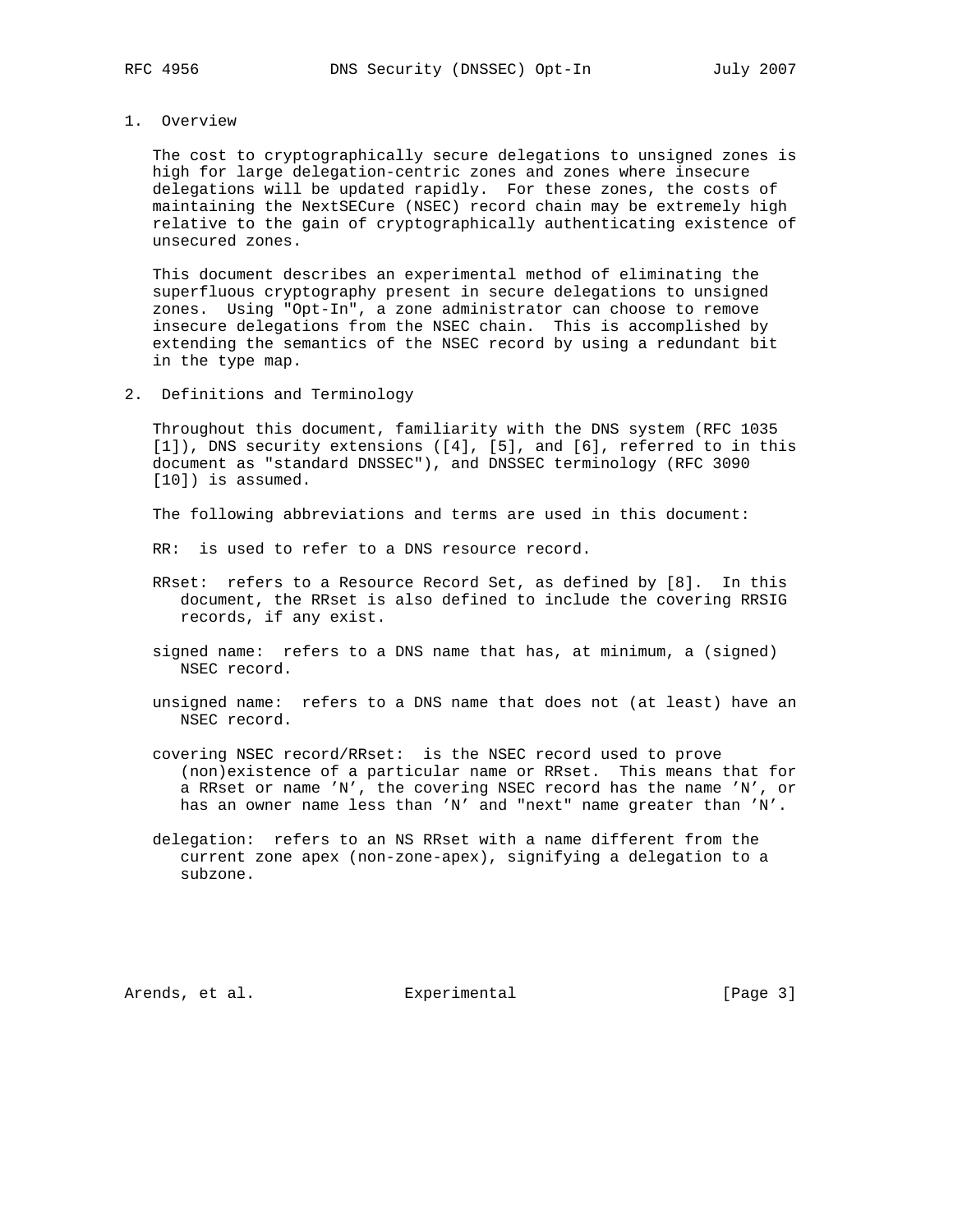- secure delegation: refers to a signed name containing a delegation (NS RRset), and a signed DS RRset, signifying a delegation to a signed subzone.
- insecure delegation: refers to a signed name containing a delegation (NS RRset), but lacking a DS RRset, signifying a delegation to an unsigned subzone.
- Opt-In insecure delegation: refers to an unsigned name containing only a delegation NS RRset. The covering NSEC record uses the Opt-In methodology described in this document.

 The key words "MUST, "MUST NOT", "REQUIRED", "SHALL", "SHALL NOT", "SHOULD", "SHOULD NOT", "RECOMMENDED", "MAY, and "OPTIONAL" in this document are to be interpreted as described in RFC 2119 [2].

3. Experimental Status

 This document describes an EXPERIMENTAL extension to DNSSEC. It interoperates with non-experimental DNSSEC using the technique described in [7]. This experiment is identified with the following private algorithms (using algorithm 253):

- "3.optin.verisignlabs.com": is an alias for DNSSEC algorithm 3, DSA, and
- "5.optin.verisignlabs.com": is an alias for DNSSEC algorithm 5, RSASHA1.

 Servers wishing to sign and serve zones that utilize Opt-In MUST sign the zone with only one or more of these private algorithms and MUST NOT use any other algorithms.

 Resolvers MUST NOT apply the Opt-In validation rules described in this document unless a zone is signed using one or more of these private algorithms.

 This experimental protocol relaxes the restriction that validators MUST ignore the setting of the NSEC bit in the type map as specified in RFC 4035 [6] Section 5.4.

 The remainder of this document assumes that the servers and resolvers involved are aware of and are involved in this experiment.

Arends, et al. Experimental Experimental [Page 4]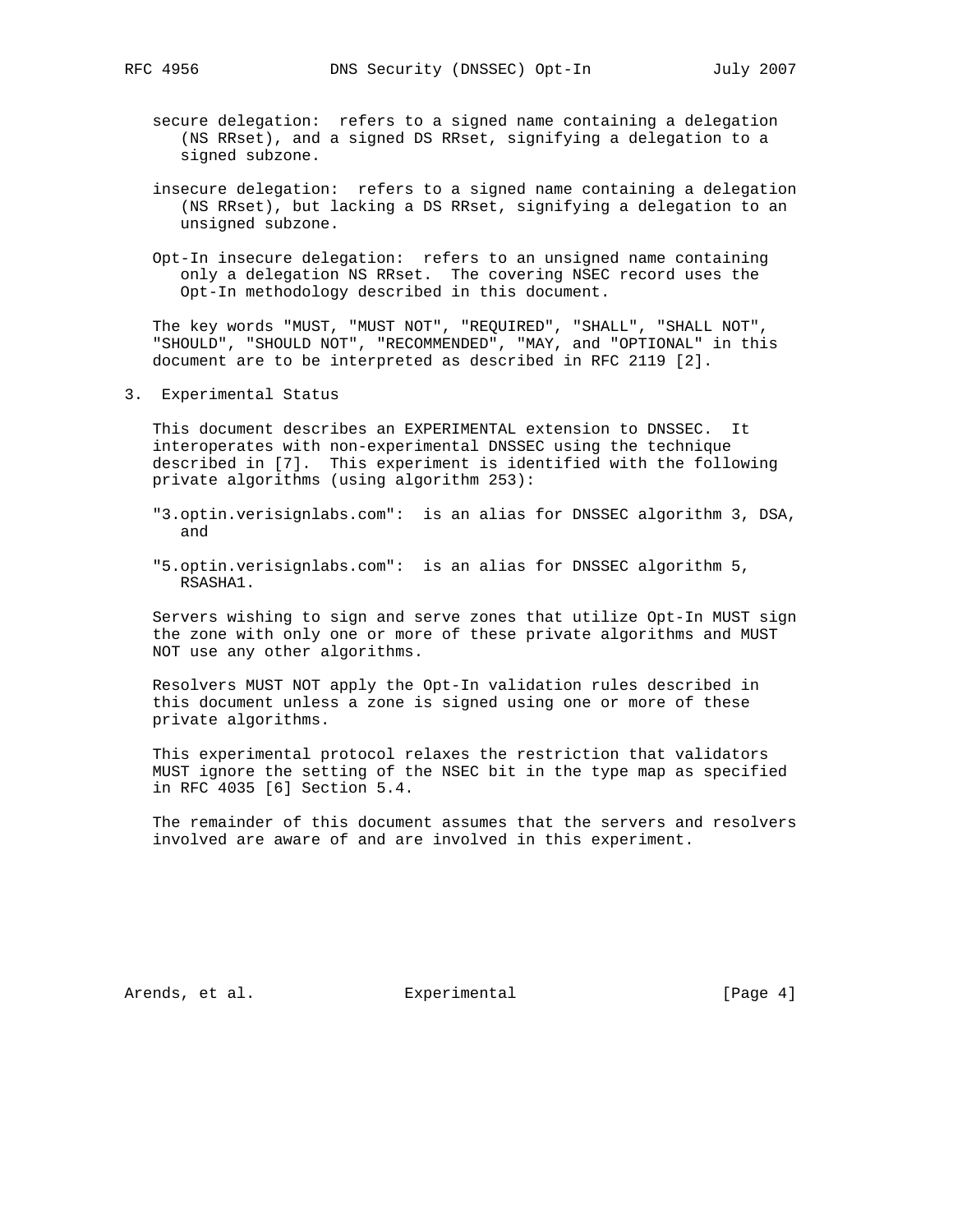### 4. Protocol Additions

 In DNSSEC, delegation NS RRsets are not signed, but are instead accompanied by an NSEC RRset of the same name and (possibly) a DS record. The security status of the subzone is determined by the presence or absence of the DS RRset, cryptographically proven by the NSEC record. Opt-In expands this definition by allowing insecure delegations to exist within an otherwise signed zone without the corresponding NSEC record at the delegation's owner name. These insecure delegations are proven insecure by using a covering NSEC record.

 Since this represents a change of the interpretation of NSEC records, resolvers must be able to distinguish between RFC standard DNSSEC NSEC records and Opt-In NSEC records. This is accomplished by "tagging" the NSEC records that cover (or potentially cover) insecure delegation nodes. This tag is indicated by the absence of the NSEC bit in the type map. Since the NSEC bit in the type map merely indicates the existence of the record itself, this bit is redundant and safe for use as a tag.

 An Opt-In tagged NSEC record does not assert the (non)existence of the delegations that it covers (except for a delegation with the same name). This allows for the addition or removal of these delegations without recalculating or resigning records in the NSEC chain. However, Opt-In tagged NSEC records do assert the (non)existence of other RRsets.

 An Opt-In NSEC record MAY have the same name as an insecure delegation. In this case, the delegation is proven insecure by the lack of a DS bit in the type map, and the signed NSEC record does assert the existence of the delegation.

 Zones using Opt-In MAY contain a mixture of Opt-In tagged NSEC records and standard DNSSEC NSEC records. If an NSEC record is not Opt-In, there MUST NOT be any insecure delegations (or any other records) between it and the RRsets indicated by the 'next domain name' in the NSEC RDATA. If it is Opt-In, there MUST only be insecure delegations between it and the next node indicated by the 'next domain name' in the NSEC RDATA.

In summary,

 o An Opt-In NSEC type is identified by a zero-valued (or not specified) NSEC bit in the type bit map of the NSEC record.

Arends, et al. Experimental Experimental [Page 5]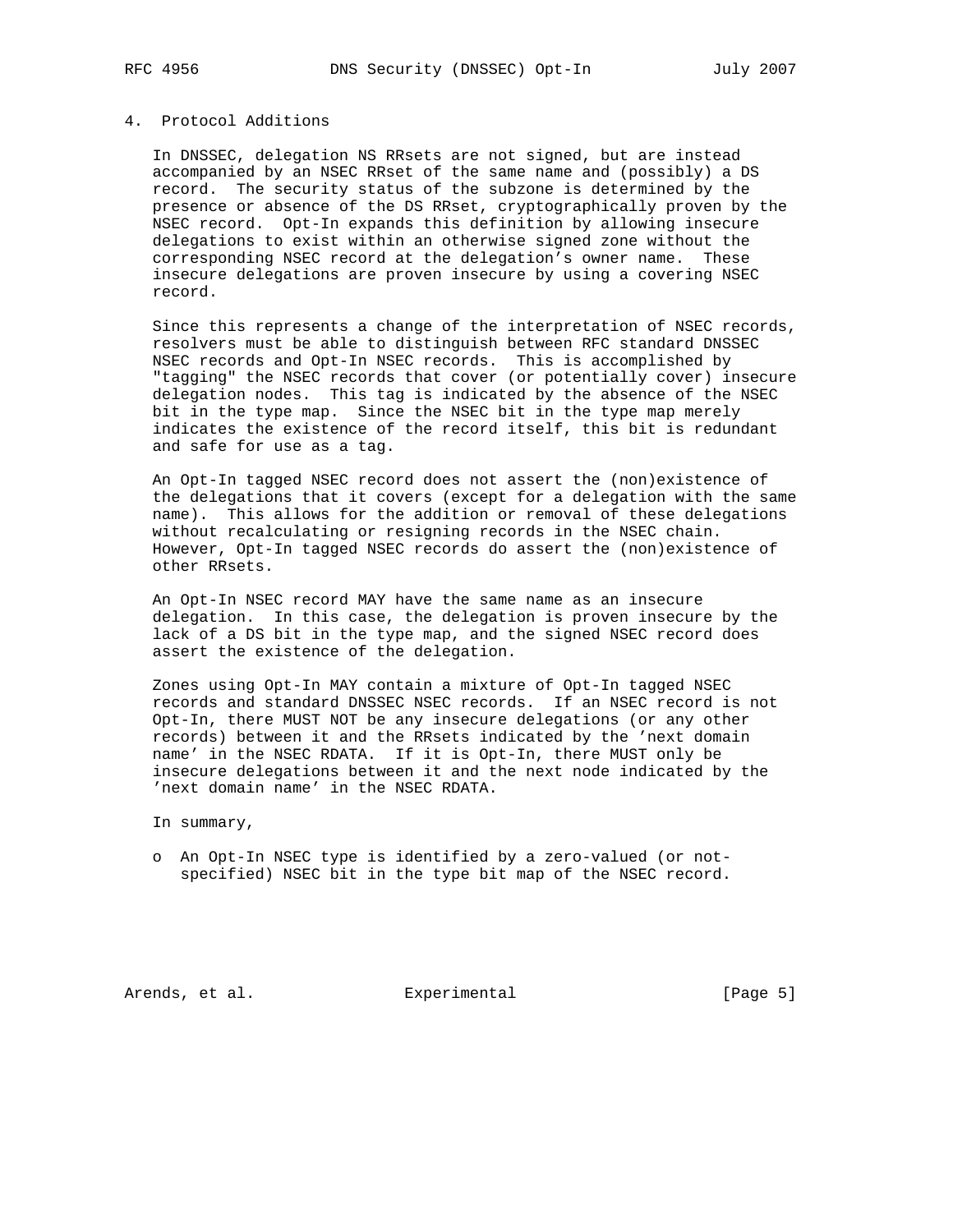o A standard DNSSEC NSEC type is identified by a one-valued NSEC bit in the type bit map of the NSEC record.

and

- o An Opt-In NSEC record does not assert the non-existence of a name between its owner name and "next" name, although it does assert that any name in this span MUST be an insecure delegation.
- o An Opt-In NSEC record does assert the (non)existence of RRsets with the same owner name.
- 4.1. Server Considerations

Opt-In imposes some new requirements on authoritative DNS servers.

4.1.1. Delegations Only

 This specification dictates that only insecure delegations may exist between the owner and "next" names of an Opt-In tagged NSEC record. Signing tools MUST NOT generate signed zones that violate this restriction. Servers MUST refuse to load and/or serve zones that violate this restriction. Servers also MUST reject AXFR or IXFR responses that violate this restriction.

4.1.2. Insecure Delegation Responses

 When returning an Opt-In insecure delegation, the server MUST return the covering NSEC RRset in the Authority section.

 In standard DNSSEC, NSEC records already must be returned along with the insecure delegation. The primary difference that this proposal introduces is that the Opt-In tagged NSEC record will have a different owner name from the delegation RRset. This may require implementations to search for the covering NSEC RRset.

4.1.3. Dynamic Update

 Opt-In changes the semantics of Secure DNS Dynamic Update [9]. In particular, it introduces the need for rules that describe when to add or remove a delegation name from the NSEC chain. This document does not attempt to define these rules. Until these rules are defined, servers MUST NOT process DNS Dynamic Update requests against zones that use Opt-In NSEC records. Servers SHOULD return responses to update requests with RCODE=REFUSED.

Arends, et al. Experimental Experimental [Page 6]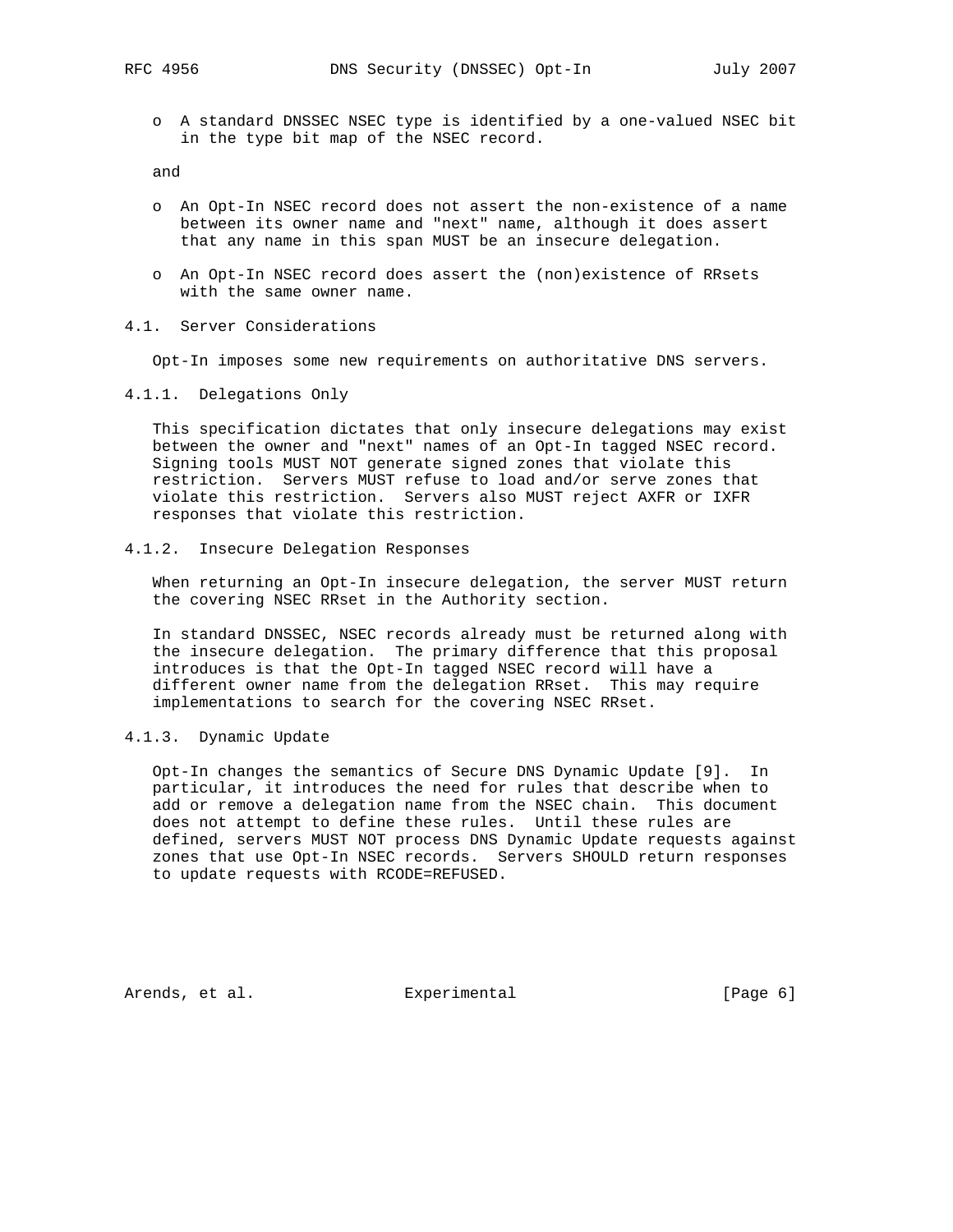## 4.2. Client Considerations

 Opt-In imposes some new requirements on security-aware resolvers (caching or otherwise).

### 4.2.1. Delegations Only

 As stated in Section 4.1 above, this specification restricts the namespace covered by Opt-In tagged NSEC records to insecure delegations only. Clients are not expected to take any special measures to enforce this restriction; instead, it forms an underlying assumption that clients may rely on.

### 4.2.2. Validation Process Changes

 This specification does not change the resolver's resolution algorithm. However, it does change the DNSSEC validation process.

### 4.2.2.1. Referrals

 Resolvers MUST be able to use Opt-In tagged NSEC records to cryptographically prove the validity and security status (as insecure) of a referral. Resolvers determine the security status of the referred-to zone as follows:

- o In standard DNSSEC, the security status is proven by the existence or absence of a DS RRset at the same name as the delegation. The existence of the DS RRset indicates that the referred-to zone is signed. The absence of the DS RRset is proven using a verified NSEC record of the same name that does not have the DS bit set in the type map. This NSEC record MAY also be tagged as Opt-In.
- o Using Opt-In, the security status is proven by the existence of a DS record (for signed) or the presence of a verified Opt-In tagged NSEC record that covers the delegation name. That is, the NSEC record does not have the NSEC bit set in the type map, and the delegation name falls between the NSEC's owner and "next" name.

 Using Opt-In does not substantially change the nature of following referrals within DNSSEC. At every delegation point, the resolver will have cryptographic proof that the referred-to subzone is signed or unsigned.

4.2.2.2. Queries for DS Resource Records

 Since queries for DS records are directed to the parent side of a zone cut (see [5], Section 5), negative responses to these queries may be covered by an Opt-In flagged NSEC record.

Arends, et al.  $\qquad \qquad$  Experimental  $\qquad \qquad$  [Page 7]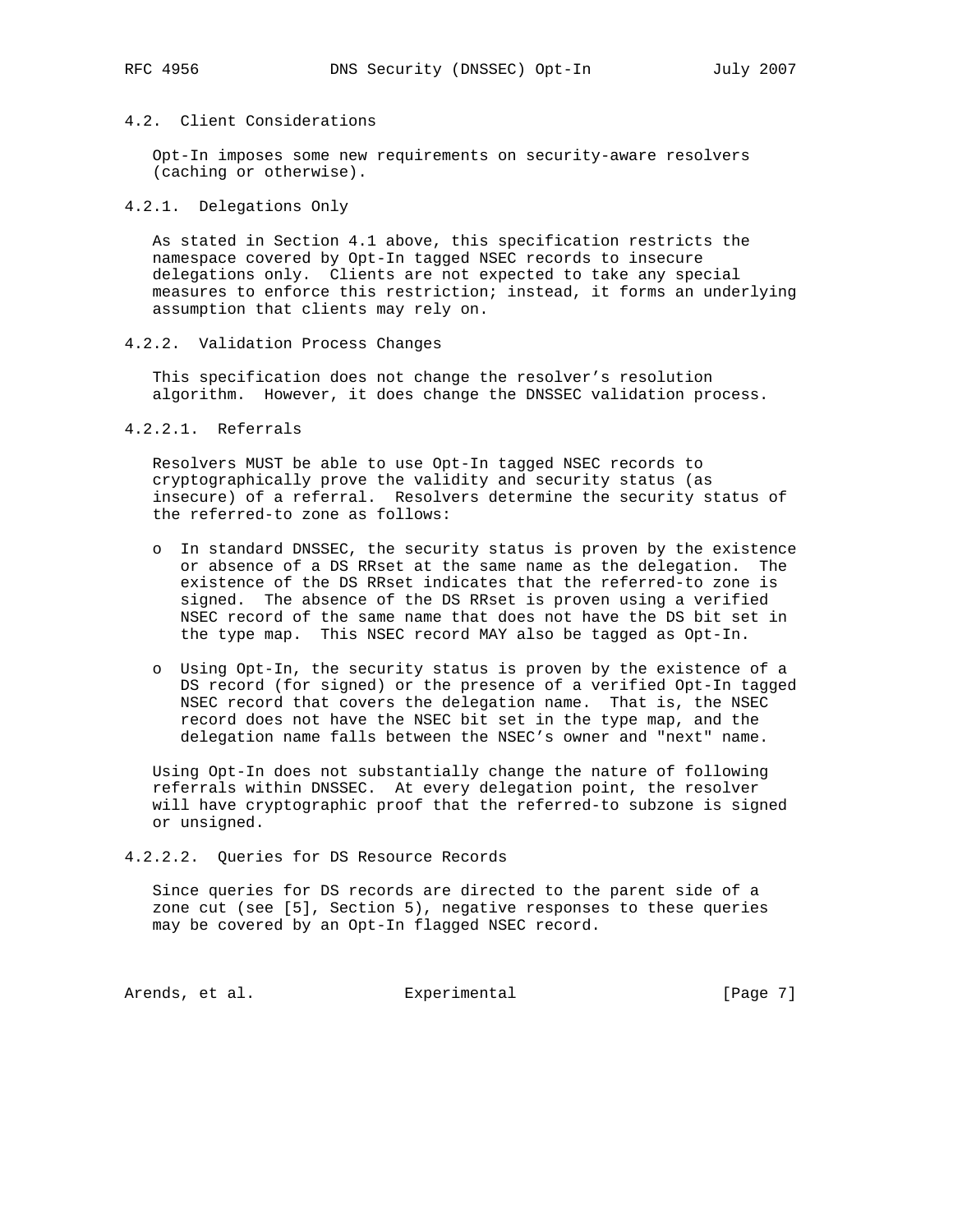Resolvers MUST be able to use Opt-In tagged NSEC records to cryptographically prove the validity and security status of negative responses to queries for DS records. In particular, a NOERROR/NODATA (i.e., RCODE=3, but the answer section is empty) response to a DS query may be proven by an Opt-In flagged covering NSEC record, rather than an NSEC record matching the query name.

4.2.3. NSEC Record Caching

 Caching resolvers MUST be able to retrieve the appropriate covering Opt-In NSEC record when returning referrals that need them. This requirement differs from standard DNSSEC in that the covering NSEC will not have the same owner name as the delegation. Some implementations may have to use new methods for finding these NSEC records.

4.2.4. Use of the AD bit

The AD bit, as defined by [3] and [6], MUST NOT be set when:

- o sending a Name Error (RCODE=3) response where the covering NSEC is tagged as Opt-In.
- o sending an Opt-In insecure delegation response, unless the covering (Opt-In) NSEC record's owner name equals the delegation name.
- o sending a NOERROR/NODATA response when query type is DS and the covering NSEC is tagged as Opt-In, unless NSEC record's owner name matches the query name.

 This rule is based on what the Opt-In NSEC record actually proves: for names that exist between the Opt-In NSEC record's owner and "next" names, the Opt-In NSEC record cannot prove the non-existence or existence of the name. As such, not all data in the response has been cryptographically verified, so the AD bit cannot be set.

5. Benefits

 Using Opt-In allows administrators of large and/or changing delegation-centric zones to minimize the overhead involved in maintaining the security of the zone.

 Opt-In accomplishes this by eliminating the need for NSEC records for insecure delegations. This, in a zone with a large number of delegations to unsigned subzones, can lead to substantial space savings (both in memory and on disk). Additionally, Opt-In allows for the addition or removal of insecure delegations without modifying

Arends, et al. Experimental Experimental [Page 8]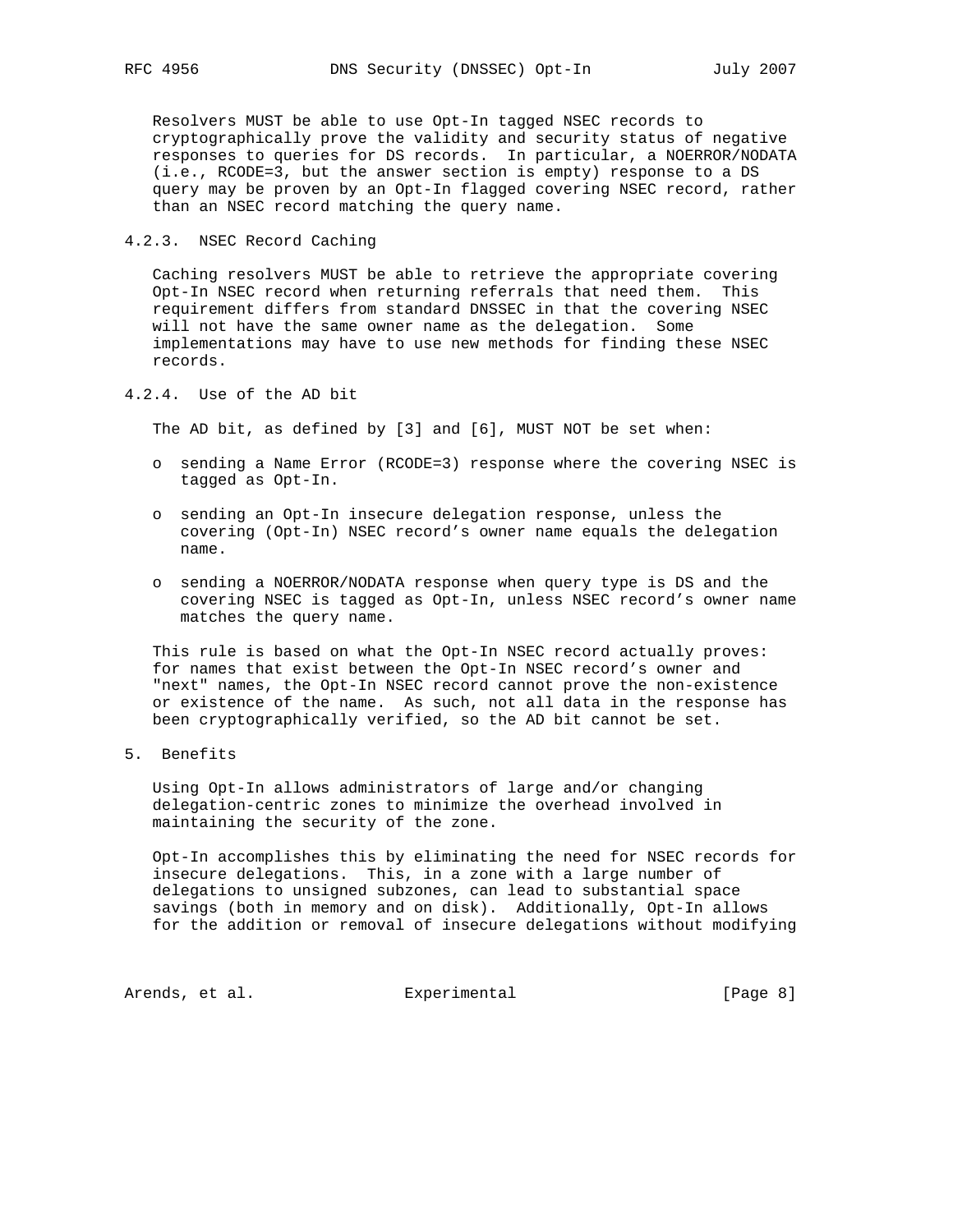the NSEC record chain. Zones that are frequently updating insecure delegations (e.g., Top-Level Domains (TLDs)) can avoid the substantial overhead of modifying and resigning the affected NSEC records.

## 6. Example

 Consider the zone EXAMPLE shown below. This is a zone where all of the NSEC records are tagged as Opt-In.

Example A: Fully Opt-In Zone.

| EXAMPLE.             | SOA                   | $\cdots$                                                                                                                                                                                                                                                                                                                                                                                                                                     |
|----------------------|-----------------------|----------------------------------------------------------------------------------------------------------------------------------------------------------------------------------------------------------------------------------------------------------------------------------------------------------------------------------------------------------------------------------------------------------------------------------------------|
| EXAMPLE.             |                       | RRSIG SOA                                                                                                                                                                                                                                                                                                                                                                                                                                    |
| EXAMPLE.             |                       | NS FIRST-SECURE.EXAMPLE.                                                                                                                                                                                                                                                                                                                                                                                                                     |
| EXAMPLE.             |                       | RRSIG NS                                                                                                                                                                                                                                                                                                                                                                                                                                     |
| EXAMPLE.             |                       |                                                                                                                                                                                                                                                                                                                                                                                                                                              |
| EXAMPLE.             |                       | RRSIG DNSKEY                                                                                                                                                                                                                                                                                                                                                                                                                                 |
| EXAMPLE.             |                       | NSEC FIRST-SECURE.EXAMPLE. (<br>SOA NS RRSIG DNSKEY )                                                                                                                                                                                                                                                                                                                                                                                        |
| EXAMPLE.             |                       | RRSIG NSEC                                                                                                                                                                                                                                                                                                                                                                                                                                   |
|                      |                       | $\cdot$ $\cdot$ $\cdot$                                                                                                                                                                                                                                                                                                                                                                                                                      |
|                      |                       | A                                                                                                                                                                                                                                                                                                                                                                                                                                            |
|                      |                       | NOT-SECURE-2.EXAMPLE. A RRSIG                                                                                                                                                                                                                                                                                                                                                                                                                |
|                      |                       | NSEC                                                                                                                                                                                                                                                                                                                                                                                                                                         |
|                      |                       | NS.NOT-SECURE.EXAMPLE.                                                                                                                                                                                                                                                                                                                                                                                                                       |
|                      |                       |                                                                                                                                                                                                                                                                                                                                                                                                                                              |
|                      |                       |                                                                                                                                                                                                                                                                                                                                                                                                                                              |
|                      |                       | NS.NOT-SECURE.EXAMPLE.                                                                                                                                                                                                                                                                                                                                                                                                                       |
|                      |                       | SECOND-SECURE.EXAMPLE NS RRSIG<br>NSEC                                                                                                                                                                                                                                                                                                                                                                                                       |
|                      |                       |                                                                                                                                                                                                                                                                                                                                                                                                                                              |
|                      |                       | NS.ELSEWHERE.                                                                                                                                                                                                                                                                                                                                                                                                                                |
|                      |                       | $\cdot$ $\cdot$ $\cdot$                                                                                                                                                                                                                                                                                                                                                                                                                      |
|                      |                       | $DS \ldots$                                                                                                                                                                                                                                                                                                                                                                                                                                  |
|                      |                       | EXAMPLE. NS RRSIG DNSKEY                                                                                                                                                                                                                                                                                                                                                                                                                     |
|                      |                       | NSEC                                                                                                                                                                                                                                                                                                                                                                                                                                         |
|                      |                       | NS.UNSIGNED.EXAMPLE.                                                                                                                                                                                                                                                                                                                                                                                                                         |
| NS.UNSIGNED.EXAMPLE. | A                     | $\cdots$                                                                                                                                                                                                                                                                                                                                                                                                                                     |
|                      | NOT-SECURE-2.EXAMPLE. | DNSKEY<br>FIRST-SECURE.EXAMPLE.<br>A<br>FIRST-SECURE.EXAMPLE. RRSIG<br>FIRST-SECURE.EXAMPLE. NSEC<br>FIRST-SECURE.EXAMPLE. RRSIG<br>NOT-SECURE.EXAMPLE. NS<br>NS.NOT-SECURE.EXAMPLE. A<br>NS<br>NOT-SECURE-2.EXAMPLE<br>NSEC<br>NOT-SECURE-2.EXAMPLE RRSIG<br>SECOND-SECURE.EXAMPLE. NS<br>SECOND-SECURE.EXAMPLE. DS<br>SECOND-SECURE.EXAMPLE. RRSIG<br>SECOND-SECURE.EXAMPLE. NSEC<br>SECOND-SECURE.EXAMPLE. RRSIG<br>UNSIGNED. EXAMPLE. NS |

Example A.

Arends, et al. Experimental Experimental [Page 9]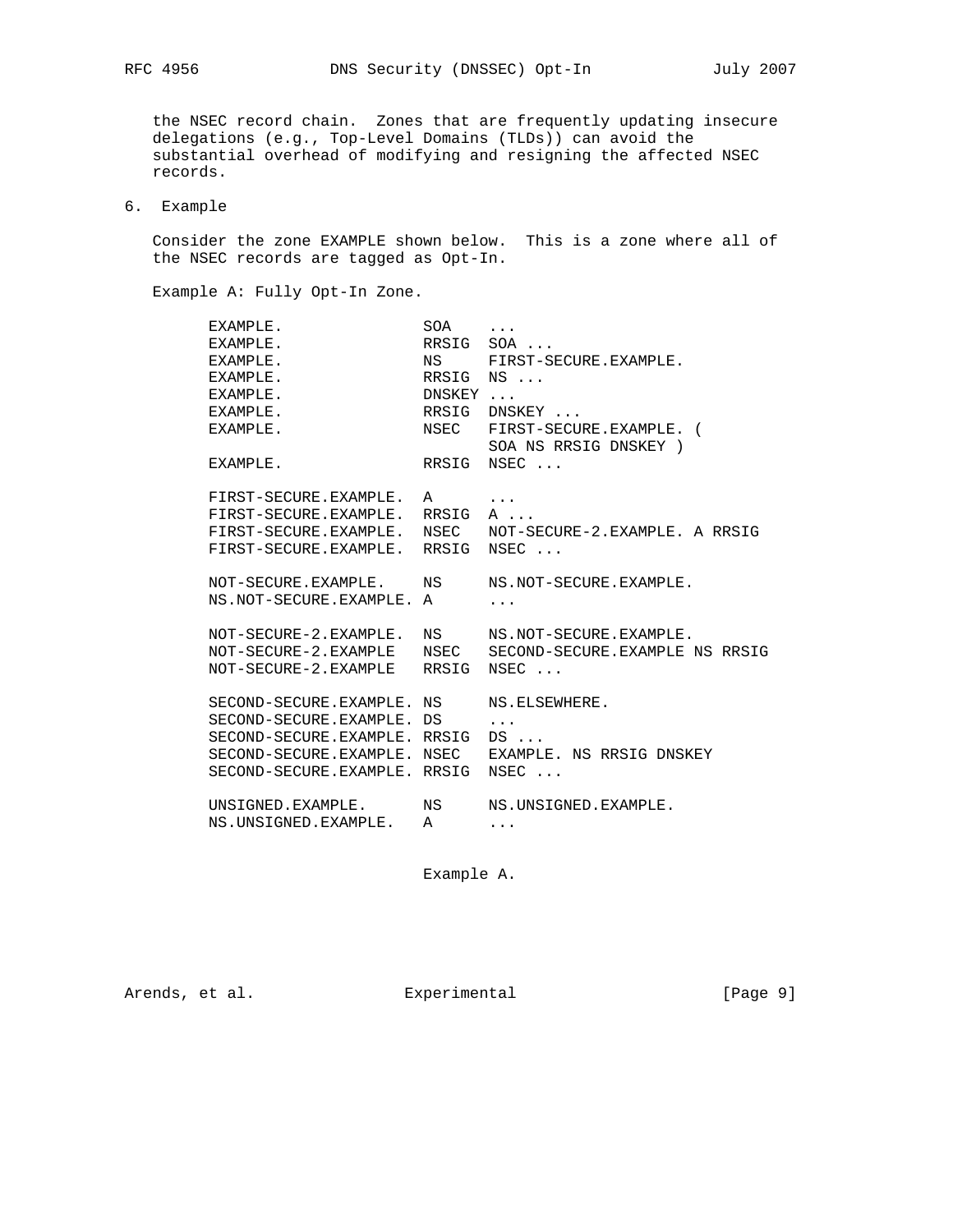In this example, a query for a signed RRset (e.g., "FIRST- SECURE.EXAMPLE A") or a secure delegation ("WWW.SECOND-SECURE.EXAMPLE A") will result in a standard DNSSEC response.

 A query for a nonexistent RRset will result in a response that differs from standard DNSSEC by the following: the NSEC record will be tagged as Opt-In, there may be no NSEC record proving the non existence of a matching wildcard record, and the AD bit will not be set.

 A query for an insecure delegation RRset (or a referral) will return both the answer (in the Authority section) and the corresponding Opt-In NSEC record to prove that it is not secure.

Example A.1: Response to query for WWW.UNSIGNED.EXAMPLE. A

RCODE=NOERROR, AD=0

Answer Section:

 Authority Section: UNSIGNED.EXAMPLE. NS NS.UNSIGNED.EXAMPLE SECOND-SECURE.EXAMPLE. NSEC EXAMPLE. NS RRSIG DS SECOND-SECURE.EXAMPLE. RRSIG NSEC ...

 Additional Section: NS.UNSIGNED.EXAMPLE. A ...

Example A.1

 In the Example A.1 zone, the EXAMPLE. node MAY use either style of NSEC record, because there are no insecure delegations that occur between it and the next node, FIRST-SECURE.EXAMPLE. In other words, Example A would still be a valid zone if the NSEC record for EXAMPLE. was changed to the following RR:

EXAMPLE. NSEC FIRST-SECURE. EXAMPLE. (SOA NS RRSIG DNSKEY NSEC )

 However, the other NSEC records (FIRST-SECURE.EXAMPLE. and SECOND- SECURE.EXAMPLE.) MUST be tagged as Opt-In because there are insecure delegations in the range they define. (NOT-SECURE.EXAMPLE. and UNSIGNED.EXAMPLE., respectively).

 NOT-SECURE-2.EXAMPLE. is an example of an insecure delegation that is part of the NSEC chain and also covered by an Opt-In tagged NSEC record. Because NOT-SECURE-2.EXAMPLE. is a signed name, it cannot be

Arends, et al. Experimental [Page 10]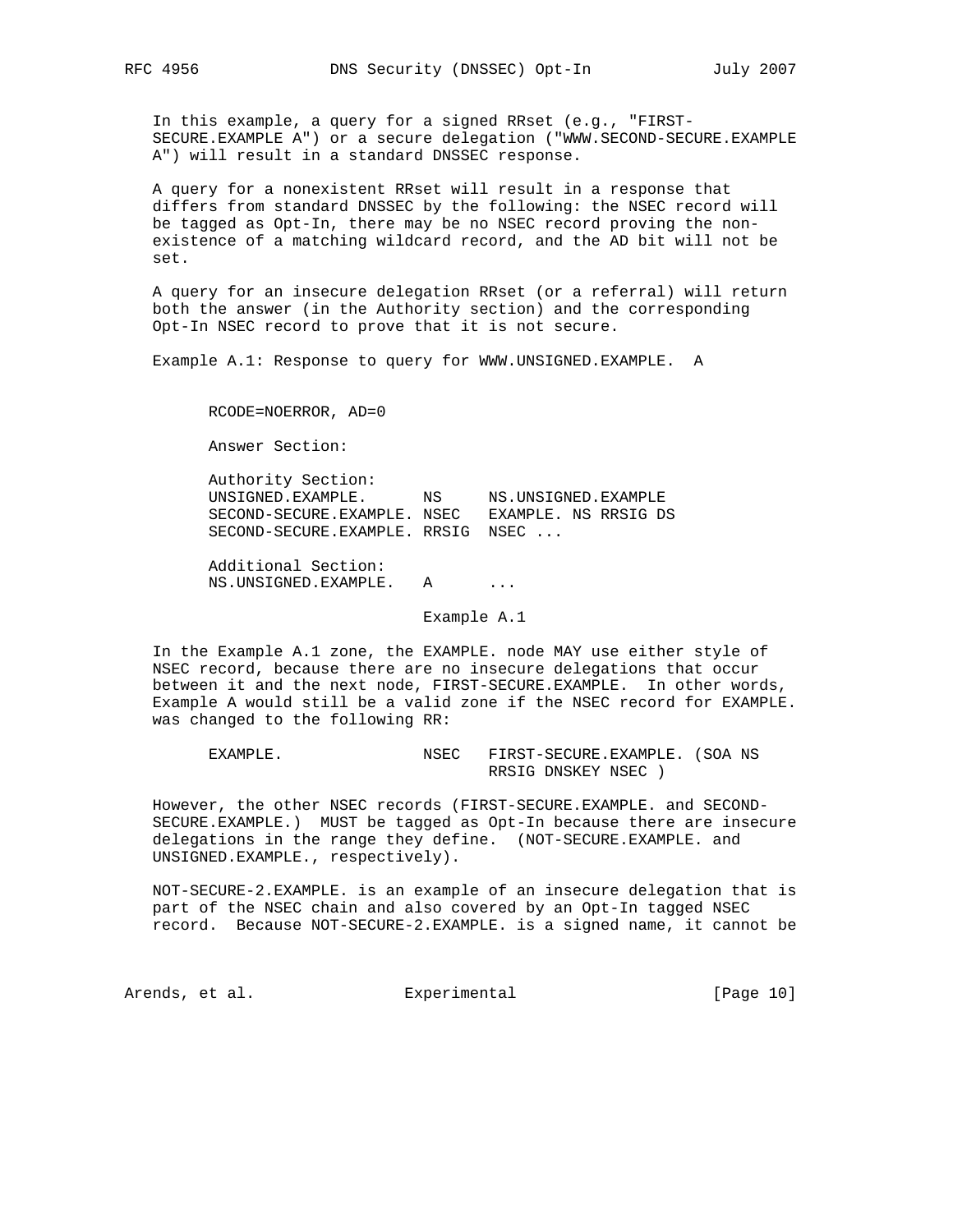removed from the zone without modifying and resigning the prior NSEC record. Delegations with names that fall between NOT-SECURE- 2.EXAMPLE. and SECOND-SECURE.EXAMPLE. may be added or removed without resigning any NSEC records.

## 7. Transition Issues

 Opt-In is not backwards compatible with standard DNSSEC and is considered experimental. Standard DNSSEC-compliant implementations would not recognize Opt-In tagged NSEC records as different from standard NSEC records. Because of this, standard DNSSEC implementations, if they were to validate Opt-In style responses, would reject all Opt-In insecure delegations within a zone as invalid. However, by only signing with private algorithms, standard DNSSEC implementations will treat Opt-In responses as unsigned.

 It should be noted that all elements in the resolution path between (and including) the validator and the authoritative name server must be aware of the Opt-In experiment and implement the Opt-In semantics for successful validation to be possible. In particular, this includes any caching middleboxes between the validator and authoritative name server.

8. Security Considerations

 Opt-In allows for unsigned names, in the form of delegations to unsigned subzones, to exist within an otherwise signed zone. All unsigned names are, by definition, insecure, and their validity or existence cannot be cryptographically proven.

In general:

- o Records with unsigned names (whether or not existing) suffer from the same vulnerabilities as records in an unsigned zone. These vulnerabilities are described in more detail in [12] (note in particular Sections 2.3, "Name Games" and 2.6, "Authenticated Denial").
- o Records with signed names have the same security whether or not Opt-In is used.

 Note that with or without Opt-In, an insecure delegation may have its contents undetectably altered by an attacker. Because of this, the primary difference in security that Opt-In introduces is the loss of the ability to prove the existence or nonexistence of an insecure delegation within the span of an Opt-In NSEC record.

Arends, et al. Experimental [Page 11]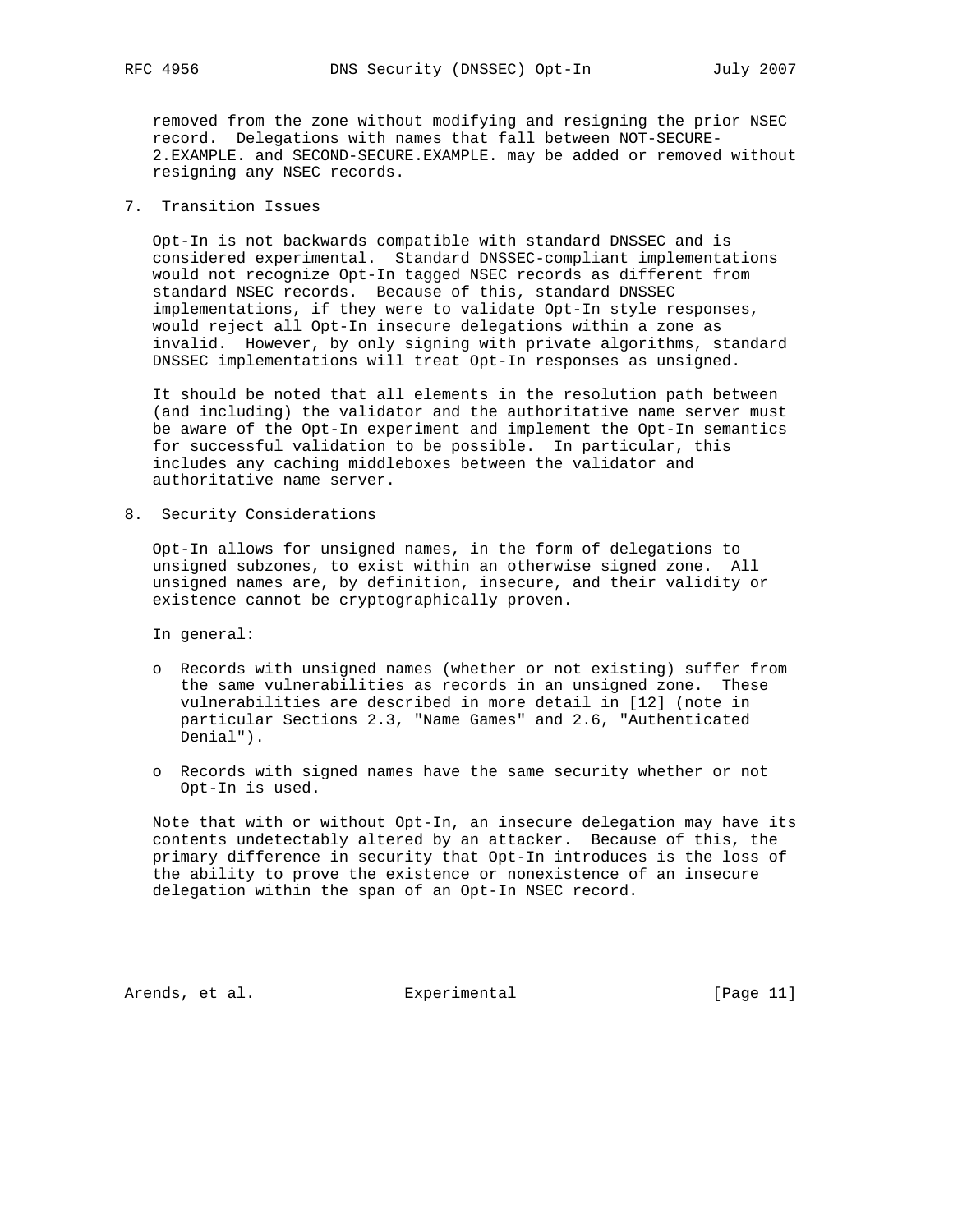In particular, this means that a malicious entity may be able to insert or delete records with unsigned names. These records are normally NS records, but this also includes signed wildcard expansions (while the wildcard record itself is signed, its expanded name is an unsigned name), which can be undetectably removed or used to replace an existing unsigned delegation.

 For example, if a resolver received the following response from the example zone above:

Example S.1: Response to query for WWW.DOES-NOT-EXIST.EXAMPLE. A

RCODE=NOERROR

Answer Section:

 Authority Section: DOES-NOT-EXIST.EXAMPLE. NS NS.FORGED. EXAMPLE. NSEC FIRST-SECURE.EXAMPLE. SOA NS RRSIG DNSKEY EXAMPLE. RRSIG NSEC ...

Additional Section:

### Attacker has forged a name

 The resolver would have no choice but to believe that the referral to NS.FORGED. is valid. If a wildcard existed that would have been expanded to cover "WWW.DOES-NOT-EXIST.EXAMPLE.", an attacker could have undetectably removed it and replaced it with the forged delegation.

 Note that being able to add a delegation is functionally equivalent to being able to add any record type: an attacker merely has to forge a delegation to the nameserver under his/her control and place whatever records are needed at the subzone apex.

 While in particular cases, this issue may not present a significant security problem, in general it should not be lightly dismissed. Therefore, it is strongly RECOMMENDED that Opt-In be used sparingly. In particular, zone signing tools SHOULD NOT default to Opt-In, and MAY choose not to support Opt-In at all.

Arends, et al. Experimental [Page 12]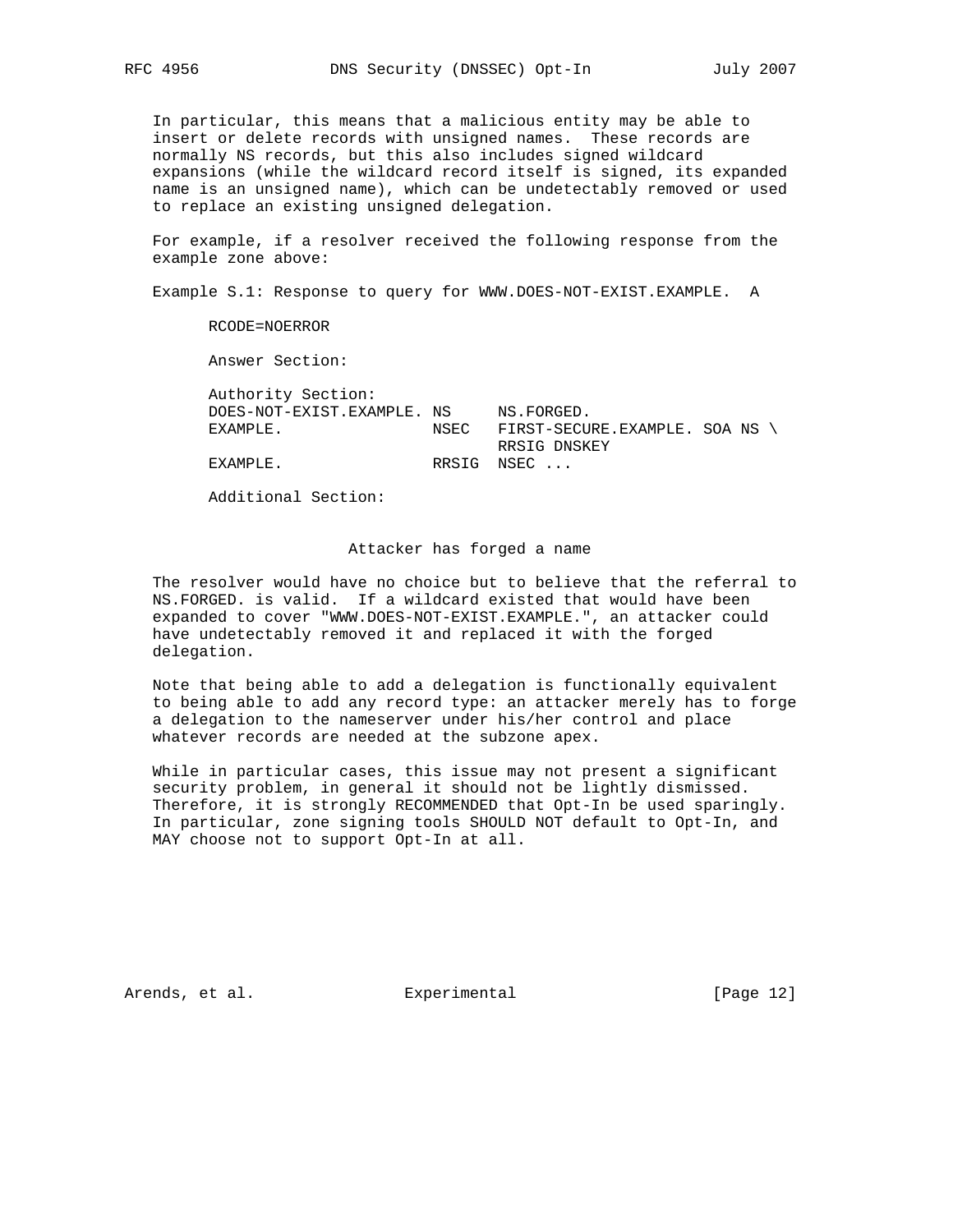#### 9. Acknowledgments

 The contributions, suggestions, and remarks of the following persons (in alphabetic order) to this document are acknowledged:

 Mats Kolkman, Edward Lewis, Ted Lindgreen, Rip Loomis, Bill Manning, Dan Massey, Scott Rose, Mike Schiraldi, Jakob Schlyter, Brian Wellington.

- 10. References
- 10.1. Normative References
	- [1] Mockapetris, P., "Domain names implementation and specification", STD 13, RFC 1035, November 1987.
	- [2] Bradner, S., "Key words for use in RFCs to Indicate Requirement Levels", BCP 14, RFC 2119, March 1997.
	- [3] Wellington, B. and O. Gudmundsson, "Redefinition of DNS Authenticated Data (AD) bit", RFC 3655, November 2003.
	- [4] Arends, R., Austein, R., Larson, M., Massey, D., and S. Rose, "DNS Security Introduction and Requirements", RFC 4033, March 2005.
	- [5] Arends, R., Austein, R., Larson, M., Massey, D., and S. Rose, "Resource Records for the DNS Security Extensions", RFC 4034, March 2005.
	- [6] Arends, R., Austein, R., Larson, M., Massey, D., and S. Rose, "Protocol Modifications for the DNS Security Extensions", RFC 4035, March 2005.
	- [7] Blacka, D., "DNSSEC Experiments", RFC 4955, July 2007.
- 10.2. Informative References
	- [8] Elz, R. and R. Bush, "Clarifications to the DNS Specification", RFC 2181, July 1997.
	- [9] Wellington, B., "Secure Domain Name System (DNS) Dynamic Update", RFC 3007, November 2000.
	- [10] Lewis, E., "DNS Security Extension Clarification on Zone Status", RFC 3090, March 2001.

Arends, et al. Experimental [Page 13]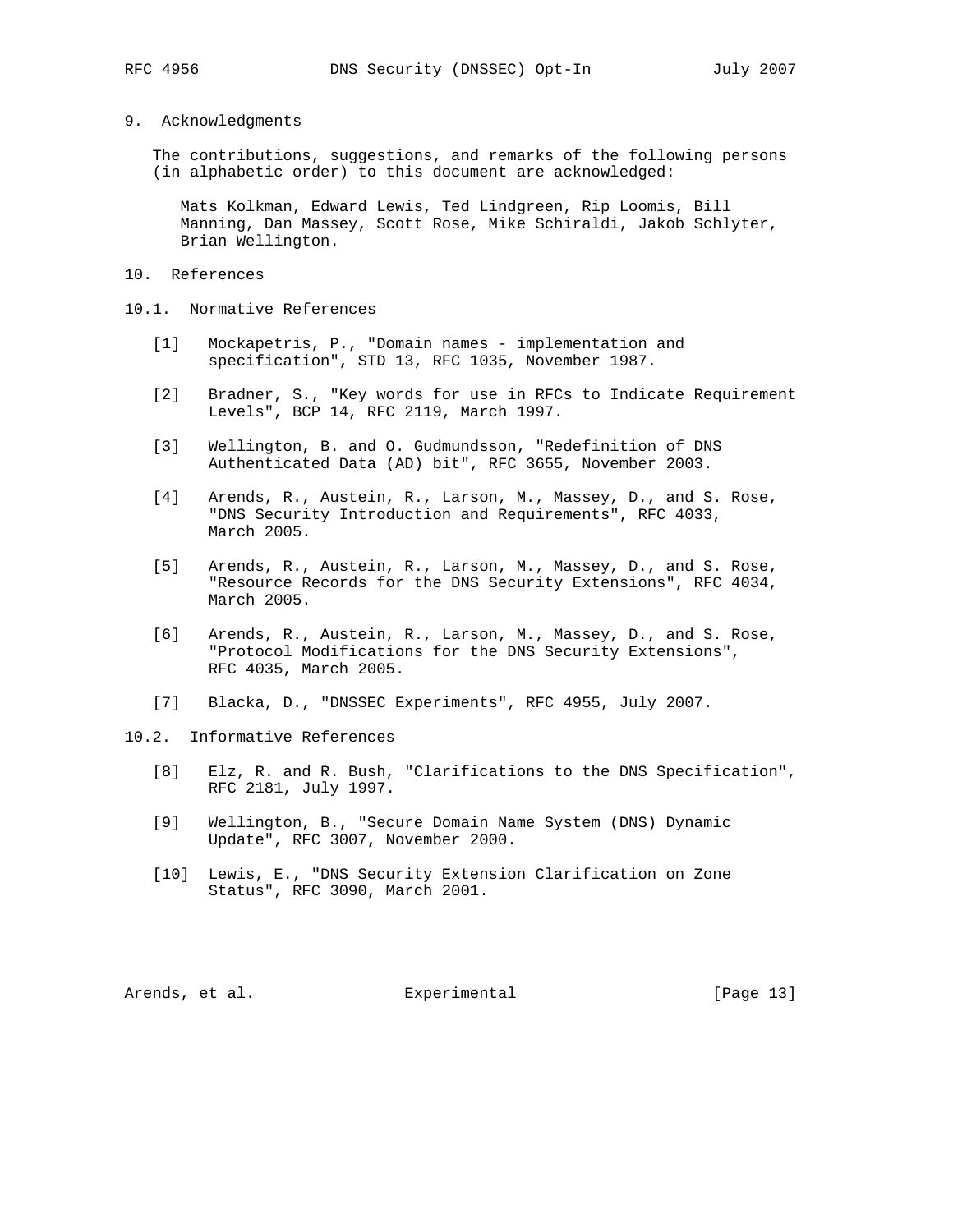- [11] Conrad, D., "Indicating Resolver Support of DNSSEC", RFC 3225, December 2001.
- [12] Atkins, D. and R. Austein, "Threat Analysis of the Domain Name System (DNS)", RFC 3833, August 2004.

Arends, et al. **Experimental** [Page 14]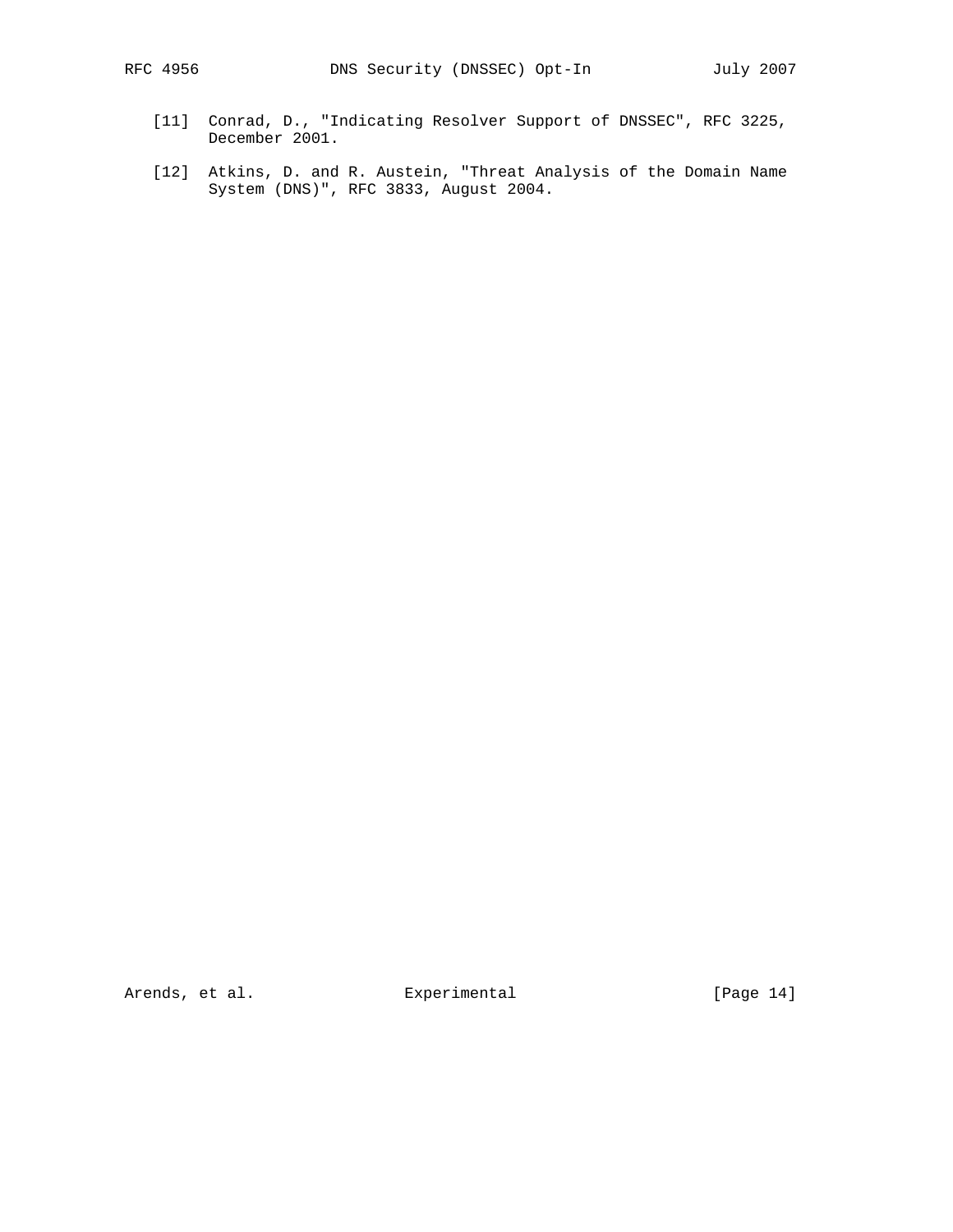Appendix A. Implementing Opt-In Using "Views"

 In many cases, it may be convenient to implement an Opt-In zone by combining two separately maintained "views" of a zone at request time. In this context, "view" refers to a particular version of a zone, not to any specific DNS implementation feature.

 In this scenario, one view is the secure view, the other is the insecure (or legacy) view. The secure view consists of an entirely signed zone using Opt-In tagged NSEC records. The insecure view contains no DNSSEC information. It is helpful, although not necessary, for the secure view to be a subset (minus DNSSEC records) of the insecure view.

 In addition, the only RRsets that may solely exist in the insecure view are non-zone-apex NS RRsets. That is, all non-NS RRsets (and the zone apex NS RRset) MUST be signed and in the secure view.

 These two views may be combined at request time to provide a virtual, single Opt-In zone. The following algorithm is used when responding to each query:

V\_A is the secure view as described above.

V\_B is the insecure view as described above.

R\_A is a response generated from V\_A, following standard DNSSEC.

 R\_B is a response generated from V\_B, following DNS resolution as per RFC 1035 [1].

 R\_C is the response generated by combining R\_A with R\_B, as described below.

 A query is DNSSEC-aware if it either has the DO bit [11] turned on or is for a DNSSEC-specific record type.

- 1. If V\_A is a subset of V\_B and the query is not DNSSEC-aware, generate and return R\_B, otherwise
- 2. Generate R\_A.
- 3. If R\_A's RCODE != NXDOMAIN, return R\_A, otherwise

Arends, et al. Experimental [Page 15]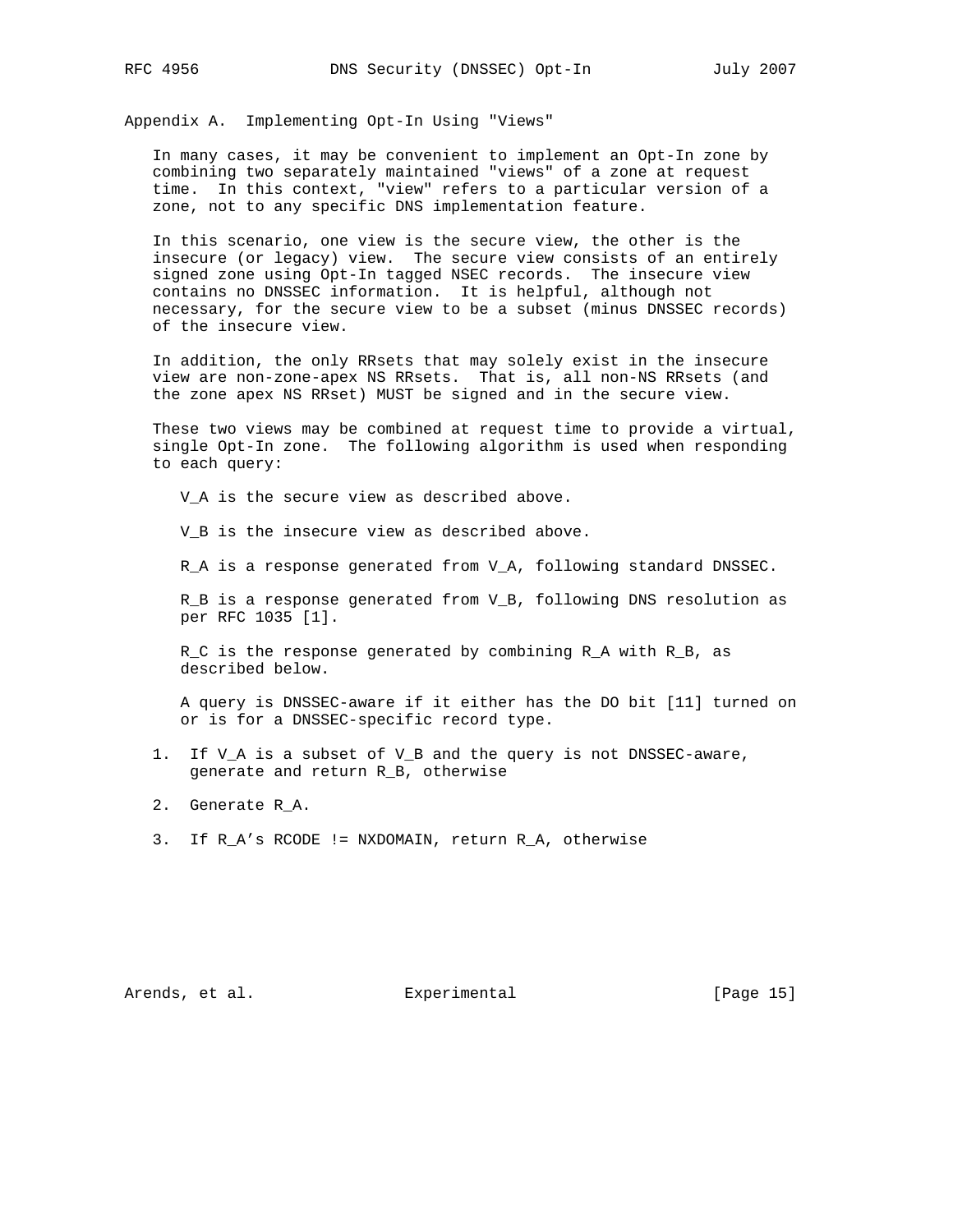4. Generate R\_B and combine it with R\_A to form R\_C:

 For each section (ANSWER, AUTHORITY, ADDITIONAL), copy the records from R\_A into R\_B, EXCEPT the AUTHORITY section SOA record, if R\_B's RCODE = NOERROR.

5. Return R\_C.

Authors' Addresses

 Roy Arends Nominet Sandford Gate Sandy Lane West Oxford OX4 6LB UNITED KINGDOM

 Phone: +44 1865 332211 EMail: roy@nominet.org.uk

 Mark Kosters VeriSign, Inc. 21355 Ridgetop Circle Dulles, VA 20166 US

 Phone: +1 703 948 3200 EMail: mkosters@verisign.com URI: http://www.verisignlabs.com

 David Blacka VeriSign, Inc. 21355 Ridgetop Circle Dulles, VA 20166 US

 Phone: +1 703 948 3200 EMail: davidb@verisign.com URI: http://www.verisignlabs.com

Arends, et al. Experimental [Page 16]